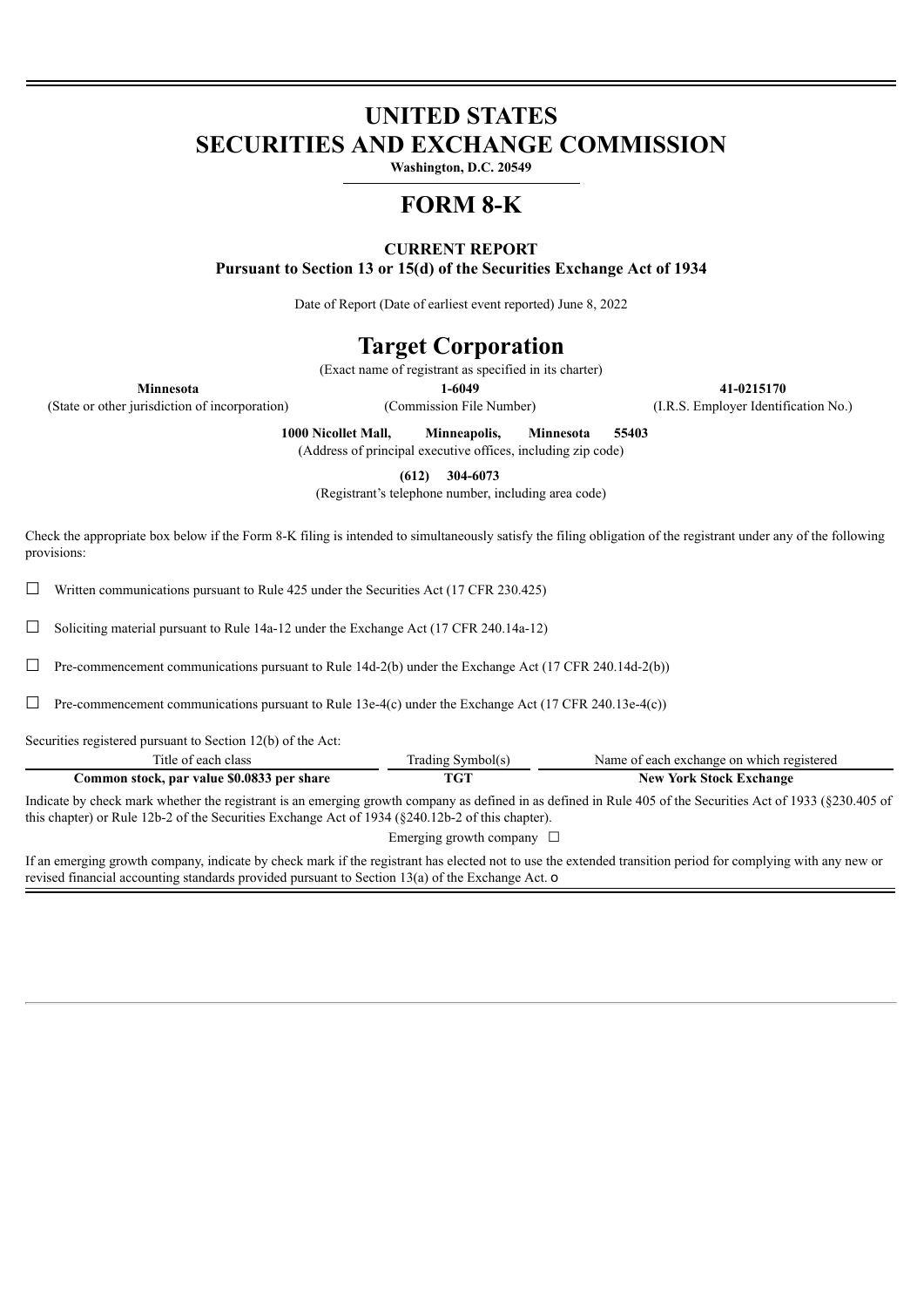#### **Item 5.07. Submission of Matters to a Vote of Shareholders.**

On June 8, 2022, Target Corporation (the "Company") held its 2022 Annual Meeting of Shareholders (the "Annual Meeting") to vote on: (1) the election of the Company's Board of Directors; (2) the Company's proposal to ratify the appointment of Ernst & Young LLP as the Company's independent registered public accounting firm for fiscal 2022; (3) the Company's proposal to approve, on an advisory basis, the Company's executive compensation ("Say on Pay"); (4) a shareholder proposal to amend the proxy access bylaw to remove the shareholder group limit, and (5) a shareholder proposal raised from the floor of the Annual Meeting concerning the method of holding shareholder meetings that are not held in person.

At the close of business on April 11, 2022, the record date of the Annual Meeting, the Company had 463,674,178 shares of common stock issued and outstanding. The holders of a total of 400,324,619 shares of common stock were present at the Annual Meeting, either in person or by proxy, which total constituted a majority of the issued and outstanding shares on the record date for the Annual Meeting.

The final voting results and the votes used to determine the results for each proposal under the applicable voting approval standard (as indicated by the borders) are set forth below. Voting percentages are rounded to the nearest tenth of a percent and may not foot due to rounding.

#### 1. The shareholders elected twelve nominees as directors for a one-year term:

|                       | For           |               | <b>Against</b> |               |           | <b>Broker</b> |
|-----------------------|---------------|---------------|----------------|---------------|-----------|---------------|
| Nominee               | Shares        | $\frac{0}{0}$ | <b>Shares</b>  | $\frac{0}{0}$ | Abstain   | Non-Votes     |
| David P. Abney        | 341,891,522   | 99.3          | 2,428,873      | 0.7           | 1,118,905 | 54,885,319    |
| Douglas M. Baker, Jr. | 325,389,305   | 96.9          | 10,275,840     | 3.1           | 9,774,155 | 54,885,319    |
| George S. Barrett     | 338,710,837   | 98.4          | 5,520,588      | 1.6           | 1,207,875 | 54,885,319    |
| Gail K. Boudreaux     | 342,788,027   | 99.5          | 1,647,401      | 0.5           | 1,003,872 | 54,885,319    |
| Brian C. Cornell      | 323, 119, 435 | 94.3          | 19,518,854     | 5.7           | 2,801,011 | 54,885,319    |
| Robert L. Edwards     | 337,819,362   | 98.1          | 6,500,465      | 1.9           | 1,119,473 | 54,885,319    |
| Melanie L. Healey     | 335,957,896   | 97.5          | 8,489,251      | 2.5           | 992,153   | 54,885,319    |
| Donald R. Knauss      | 341,045,643   | 99.0          | 3,301,722      | 1.0           | 1,091,935 | 54,885,319    |
| Christine A. Leahy    | 338,885,177   | 98.4          | 5,497,322      | 1.6           | 1,056,801 | 54,885,319    |
| Monica C. Lozano      | 336,930,733   | 97.8          | 7,476,483      | 2.2           | 1,032,084 | 54,885,319    |
| Derica W. Rice        | 335, 233, 767 | 97.3          | 9,142,008      | 2.7           | 1,063,525 | 54,885,319    |
| Dmitri L. Stockton    | 337,063,868   | 97.9          | 7,207,996      | 2.1           | 1,167,436 | 54,885,319    |

2. The shareholders ratified the appointment of Ernst & Young LLP as the Company's independent registered public accounting firm for fiscal 2022:

| For:     | <b>Shares</b> | 367,266,416 |
|----------|---------------|-------------|
|          | $\%$          | 91.7        |
| Against: | <b>Shares</b> | 32,166,278  |
|          | $\%$          | 8.0         |
| Abstain: | <b>Shares</b> | 891,925     |
|          | $\%$          | 0.2         |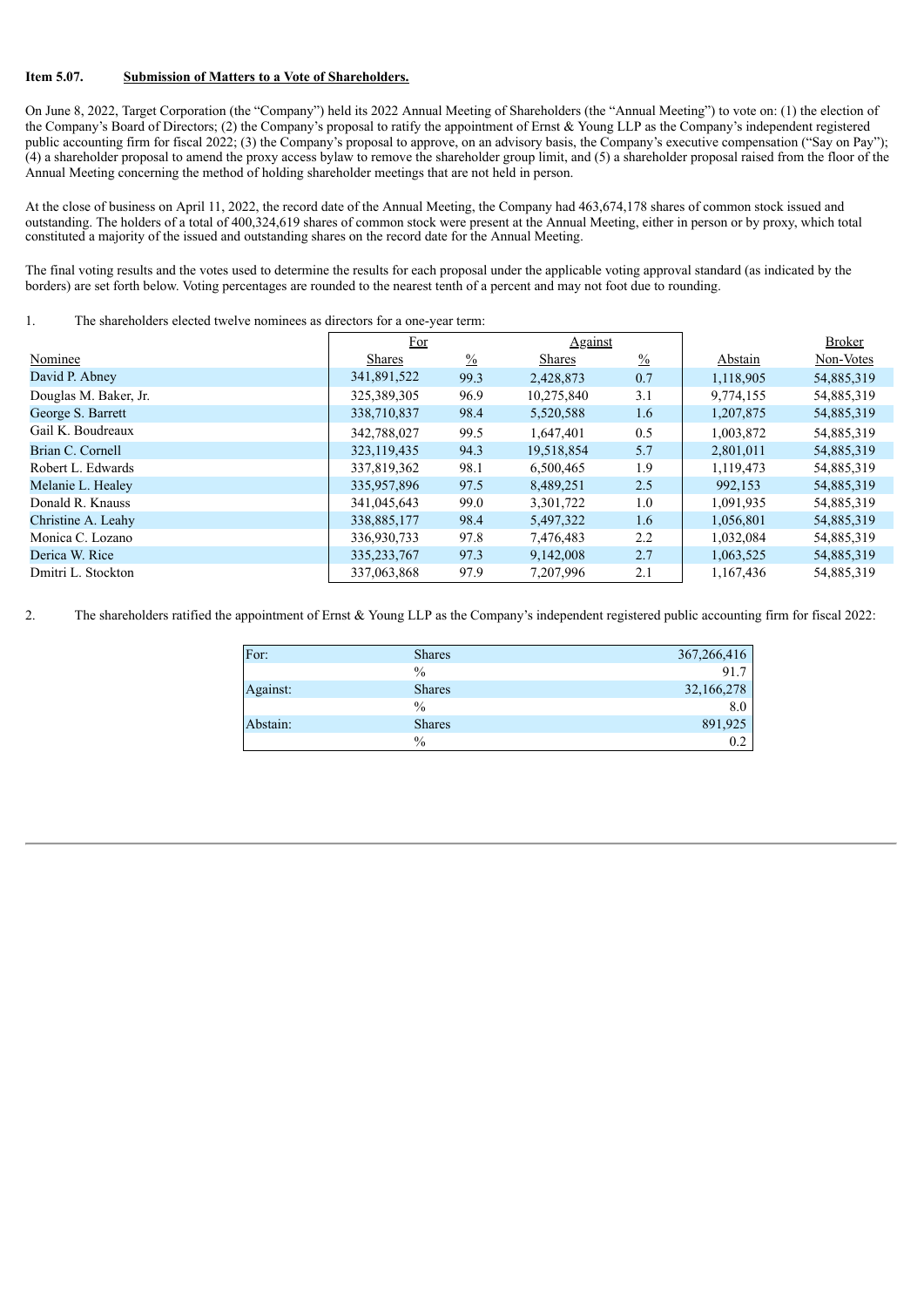3. The shareholders approved, on an advisory basis, the Company's executive compensation:

| For:                     | <b>Shares</b> | 318,466,944 |
|--------------------------|---------------|-------------|
|                          | $\%$          | 92.7        |
| Against:                 | <b>Shares</b> | 24,968,081  |
|                          | $\frac{0}{0}$ | 7.3         |
| Abstain:                 | <b>Shares</b> | 2,004,275   |
| <b>Broker Non-Votes:</b> | <b>Shares</b> | 54,885,319  |

4. The shareholders did not approve a shareholder proposal to amend the proxy access bylaw to remove the shareholder group limit:

| For:              | <b>Shares</b> | 124,251,863 |
|-------------------|---------------|-------------|
|                   | $\frac{0}{0}$ | 36.0        |
| Against:          | <b>Shares</b> | 218,589,421 |
|                   | $\frac{0}{0}$ | 63.3        |
| Abstain:          | <b>Shares</b> | 2,598,016   |
|                   | $\%$          | 0.8         |
| Broker Non-Votes: | <b>Shares</b> | 54,885,319  |

For purposes of determining the level of support needed for a shareholder to be eligible to resubmit a shareholder proposal in a following year under Rule 14a-8 under the Securities Exchange Act of 1934, the Securities and Exchange Commission uses a simple majority standard that compares votes cast "For" to votes cast "Against" an item (which gives abstentions "No Effect"). Under that simple majority standard, Item 4 received support of 36.2%.

5. The shareholders did not approve a shareholder proposal raised from the floor of the Annual Meeting concerning the method of holding shareholder meetings that are not held in person:

| For:                     | <b>Shares</b> | 514         |
|--------------------------|---------------|-------------|
|                          | $\frac{0}{0}$ | 0.0         |
| Against:                 | <b>Shares</b> | 332,464,984 |
|                          | $\frac{0}{0}$ | 100.0       |
| Abstain:                 | <b>Shares</b> | $\theta$    |
|                          | $\frac{0}{0}$ | 0.0         |
| <b>Broker Non-Votes:</b> | <b>Shares</b> | 67,859,121  |
|                          |               |             |